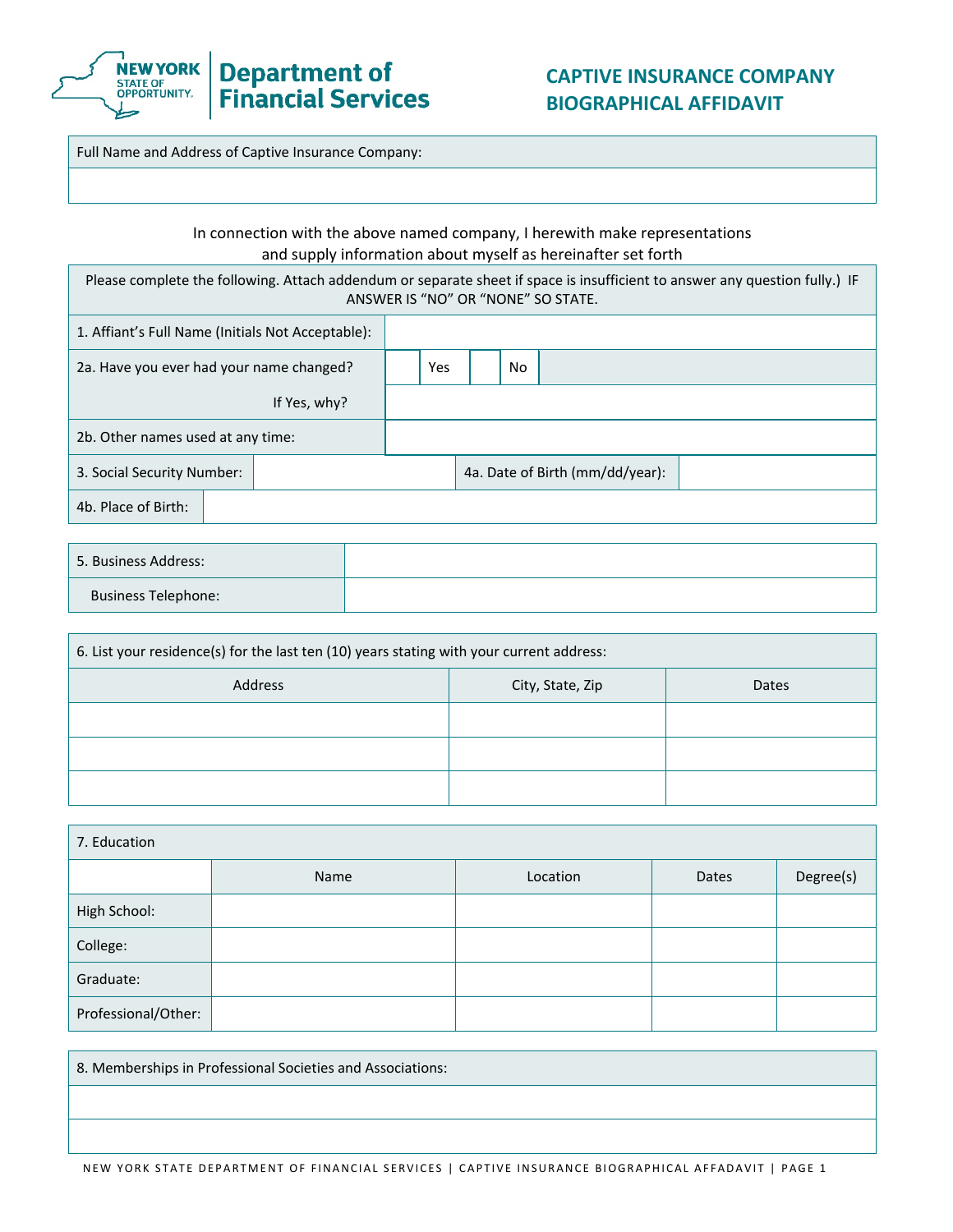| Present/Proposed Position with the Applicant Company:                                                                                                                                                                                                                                                                                    |  |            |  |         |  |  |  |     |  |       |     |  |     |
|------------------------------------------------------------------------------------------------------------------------------------------------------------------------------------------------------------------------------------------------------------------------------------------------------------------------------------------|--|------------|--|---------|--|--|--|-----|--|-------|-----|--|-----|
|                                                                                                                                                                                                                                                                                                                                          |  |            |  |         |  |  |  |     |  |       |     |  |     |
| List complete employment record (up to and including present jobs, positions, directorates or officerships) for the past<br>twenty (20) years (attach additional page if necessary):                                                                                                                                                     |  |            |  |         |  |  |  |     |  |       |     |  |     |
| Dates                                                                                                                                                                                                                                                                                                                                    |  |            |  | Address |  |  |  |     |  | Title |     |  |     |
|                                                                                                                                                                                                                                                                                                                                          |  |            |  |         |  |  |  |     |  |       |     |  |     |
|                                                                                                                                                                                                                                                                                                                                          |  |            |  |         |  |  |  |     |  |       |     |  |     |
|                                                                                                                                                                                                                                                                                                                                          |  |            |  |         |  |  |  |     |  |       |     |  |     |
| Present employer may be contacted:                                                                                                                                                                                                                                                                                                       |  | Yes        |  | No      |  |  |  |     |  |       |     |  |     |
| Former employers may be contacted:                                                                                                                                                                                                                                                                                                       |  | <b>Yes</b> |  | No      |  |  |  |     |  |       |     |  |     |
| Former employers may be contacted:<br><b>Yes</b><br>No                                                                                                                                                                                                                                                                                   |  |            |  |         |  |  |  |     |  |       |     |  |     |
| Have you ever been in a position which required a fidelity bond?<br>Yes<br>No                                                                                                                                                                                                                                                            |  |            |  |         |  |  |  |     |  |       |     |  |     |
| If any claims were made on the bond, give details:                                                                                                                                                                                                                                                                                       |  |            |  |         |  |  |  |     |  |       |     |  |     |
|                                                                                                                                                                                                                                                                                                                                          |  |            |  |         |  |  |  |     |  |       |     |  |     |
|                                                                                                                                                                                                                                                                                                                                          |  |            |  |         |  |  |  |     |  |       |     |  |     |
| Have you ever been denied an individual or position schedule fidelity bond or had a bond canceled<br><b>Yes</b><br>No<br>or revoked?                                                                                                                                                                                                     |  |            |  |         |  |  |  |     |  |       |     |  |     |
| If yes, give details:                                                                                                                                                                                                                                                                                                                    |  |            |  |         |  |  |  |     |  |       |     |  |     |
|                                                                                                                                                                                                                                                                                                                                          |  |            |  |         |  |  |  |     |  |       |     |  |     |
|                                                                                                                                                                                                                                                                                                                                          |  |            |  |         |  |  |  |     |  |       |     |  |     |
| List any professional, occupational or vocational licenses issued by any public or governmental licensing agency or<br>regulatory authority which you presently hold or have held in the past. Include date license was issued, issuer of license,<br>date terminated and reasons for termination (attach additional page if necessary): |  |            |  |         |  |  |  |     |  |       |     |  |     |
|                                                                                                                                                                                                                                                                                                                                          |  |            |  |         |  |  |  |     |  |       |     |  |     |
|                                                                                                                                                                                                                                                                                                                                          |  |            |  |         |  |  |  |     |  |       |     |  |     |
| During the last ten (10) years have you been refused a professional, occupational or vocational<br>license by any public or governmental licensing agency or regulatory authority, or has any such                                                                                                                                       |  |            |  |         |  |  |  | Yes |  | No.   |     |  |     |
| license held by you ever been suspended or revoked?                                                                                                                                                                                                                                                                                      |  |            |  |         |  |  |  |     |  |       |     |  |     |
| If yes, give details:                                                                                                                                                                                                                                                                                                                    |  |            |  |         |  |  |  |     |  |       |     |  |     |
|                                                                                                                                                                                                                                                                                                                                          |  |            |  |         |  |  |  |     |  |       |     |  |     |
|                                                                                                                                                                                                                                                                                                                                          |  |            |  |         |  |  |  |     |  |       |     |  |     |
| Have you ever been adjudged as bankrupt?                                                                                                                                                                                                                                                                                                 |  | Yes        |  | No      |  |  |  |     |  |       |     |  |     |
| Have you ever been convicted or had a sentence imposed or suspended or had pronouncement of a<br>sentence suspended or been pardoned for conviction of or pleaded guilty or nolo contendere to an                                                                                                                                        |  |            |  |         |  |  |  |     |  |       | Yes |  | No. |
| indictment charging any felony, or charging a misdemeanor involving embezzlement, theft, larceny,<br>or mail fraud or charging a violation of any corporate securities statute or any insurance law, or<br>have you been the subject of any disciplinary proceedings of any federal or state regulatory agency?                          |  |            |  |         |  |  |  |     |  |       |     |  |     |